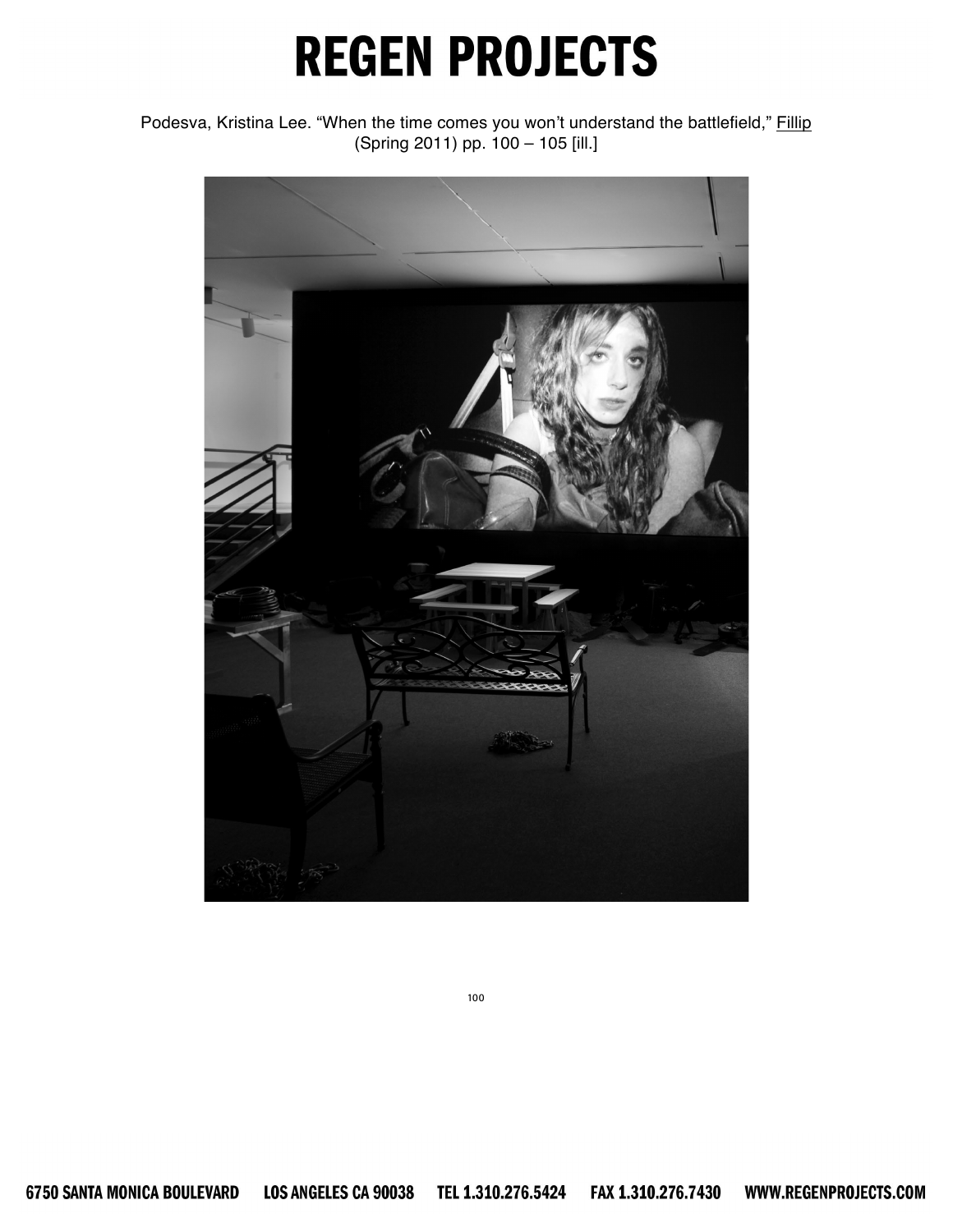Ryan Trecartin & Kristina Lee Podesva

*When the time comes you won't understand*  the battlefield

*Kristina Lee Podesva: Let's start with some quotes* from your film *P.opular S.ky (section ish)* (2009), which I have pulled to help us formulate a discussion about your work in general. Besides being drawn in by the way the films look, I love the talking, the dialogue in them. Could you discuss the fact that your films are highly scripted?

#### *I* want to live in a world where narration is the devil.

*Ryan Trecartin:* The writing of these movies tends to take four distinct forms, which all unfold simultaneously. The most obvious one is the written script, the shape of which can change depending on the scene and people involved. At times the script can be fairly traditional in form, with play-by-play, character-assigned dialogue sequences. Other times the script is a list of phrases, a monologue or a poem with no concrete delineations of characters, even if the performative space involves a group of personalities. The script can also be an agenda or a written structure, and the goals of that structure are explored based on topics and suggestions—collaborative, assignment-based translations of a phrase. The sets, props, costumes, hair, and makeup also constitute a type of script that I usually make in collaboration with artist Lizzie Fitch. This narrative space intersects the written script during the shoot and creates an intuitive space for the performers to activate a sort of nuanced improv within the structure of a sentence being performed. The editing, sound design, and effects processes are another phase of writing that reconsiders everything that has been captured on camera as raw supplies. A new script is then created, and the performance of that would be watching and reading the movie as a viewer.

*—* I think your projects, on many levels, have a kind of radical hybridity at work and a resistance to linearity and simplicity and the separation between things. That hybridity is communicated on many levels; for instance, you activate many forms and mediums in the films, which include but are not limited to installation, performance, painting, photography, sculpture, video, digital graphics, and so on. Could you talk about when you started bringing all of these forms and mediums together and why?

*——* I've always put a lot of energy into exploring the momentum of culture and our abilities to understand and translate vibes and sensations. A person is born at a certain point within a cultural momentum, with certain concepts and awarenesses handed to them as givens. It's almost like each year babies' presets are updated, and their default ideologies are ingrained into their collective "over it." I think the collaborative wave of culture can become more important than any author. At the moment in time I was born, it was natural not to recognize boundaries between artistic mediums—as well as ideas, genders, races, and all sorts of nuances that are historically shoved into and understood in terms of categorical containers. I grew up alongside computer adolescence. I think lots of people born at the same time, or anytime after the birth of the home computer, see "-isms" as applications rather than truths and see definitions as filters rather than containers. It's an exciting privilege to be chucked into the culture flow after so many people have made it possible to be fluid in practice, instead of merely in theory. Rather than talking around the idea which you call "radical hybridity" in theory, we are truly able to demonstrate it in a much more native way than previous generations. The "talk around" is somewhere else now, maybe post-human politics or cyber moral codes, or public-privacy issues. Art school was the first time I ever thought about mediums as autonomous dialogues. And it was fun.

*—* It's funny because art schools really do try hard to slot students into a discipline early on.

Many of them do, and RISD (Rhode Island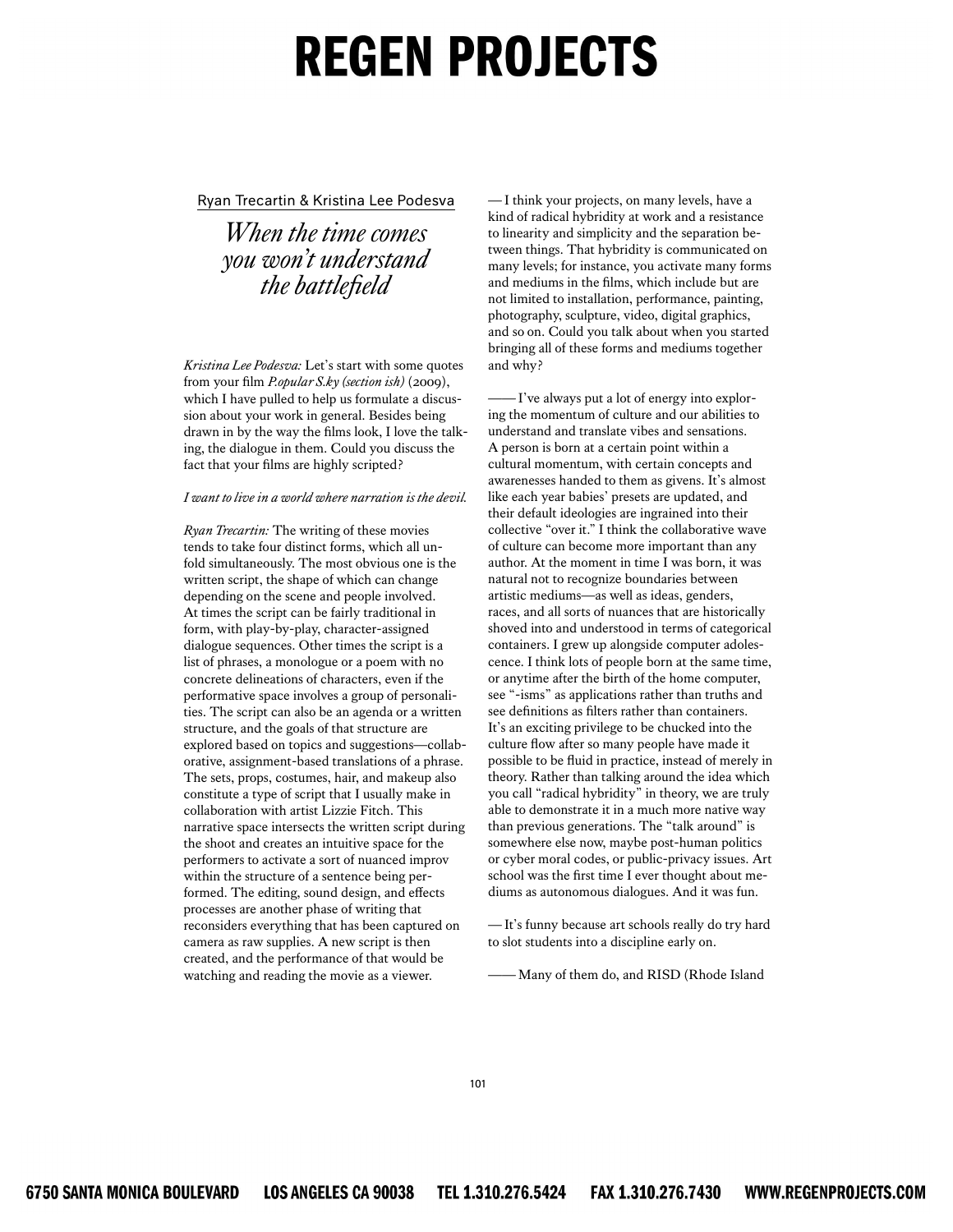School of Design) very much does or at least did from 2000 to 2004. They have majors, but I loved it—it wasn't oppressive at all, it was just a very focused experience. I was in a tech major, and so even though all my classes centred around learning software and talking about editing, I never felt like I had to stick to any formats. Movies inherently put you in a place where you have to consider many mediums at once. You can make a sculpture, and then you can contextualize the sculpture in the scene while exploring a multitude of different points of view. You can set up an experience that translates the way you feel about that sculpture, the actual sculpture can even talk in the first, second, and third person all at once. Video lends itself to collaboration very well, not just with people but with mediums and ideas. I lived mostly with friends in the painting major, but video was a very natural home for a lot of our ideas.

When the time comes, you won't understand the battlefield and all of its multi-complexities. I can't  $wait$  until they invent concept camo....

-I think this quote comes back to the exuberance in your mixed media approach, which you don't actually see as even that mixed, but it is. It could be said to echo or renew some aspirations of art from the late '60s and '70s, when artists broke away from preoccupations with medium specificity and then innovated a multiplicity of styles, genres, and questions. However, it seems that your work is not so interested in the precursory, but in the contemporary. I wonder if any of those earlier genres or styles-and I've heard that you never saw John Waters or Kenneth Anger before you started making films-I wonder if there are any salient precedents for your work?

- Well, it's true that I never saw Kenneth Anger's or Jack Smith's work until 2006, but I definitely saw John Waters's Hairspray (1988) and Serial Mom (1994) in high school.

- But you didn't see *Desperate Living* (1977)?

- Not until 2005. I wish I saw it sooner. It's so good. In college I didn't watch much. It was

a period of my life that I spent absorbing the act of making very intensely. I also spent a ton of time appreciating the way response to content is shared, created, and organized. I've often found conversations about books or movies to be just as exciting as the firsthand read. I think stories are more exciting when memory has space to trigger a creative recall.

#### $-\Delta$ nd mediation

Completely. All forms. It's fun to watch a show while a passionate group of people are screaming back at it. Or to get Red-Bulled-out with a friend, your favorite TV show, music equipment, and some editing software. The need for interactivity is so strong, it's hard to go back to just watching once you open the door to contribution and revision. And I think it's exciting to watch participation and to respond to humanity with language that accesses information freely.

-So you like the reception rather than the origin?

- I mean it's not that black and white. It's more like I value them both equally. I don't believe the dichotomies of original, revision, reception, or copy have any cultural or creative hierarchy.

-I was curious about whether or not you had seen John Waters's early films because it's possible to see in your work all these relationships to his work, even if these connections are obviously unintentional on your part. Is it possible that you had seen his influence on others' work, but filtered through MTV? Perhaps the directors who made the MTV videos that you watched were inspired by John Waters or Kenneth Anger.

- Yes. I think before going to college many  $\overline{\phantom{0}}$ people pick up on the voices of important cultural figures via their effects on mainstream culture and the ways media responds to itself.

I'm going to wash off this picket fence and fuck up a tanning bed.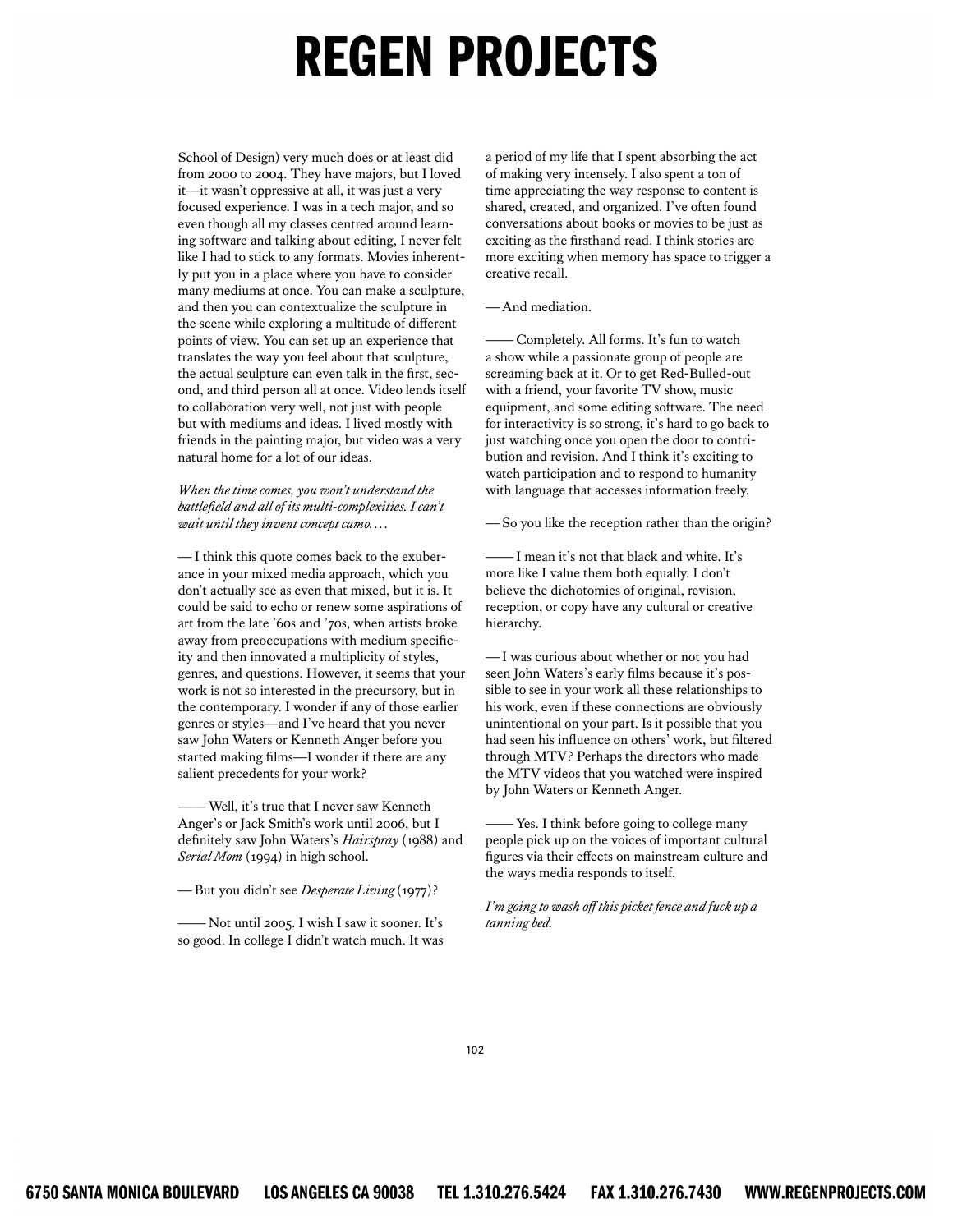-The last quote relates back to what we just discussed, but maybe you can expand on it. It is spoken by a character who is black but whose face is painted white. The scene expresses another sense in which radical hybridity comes through in the work, and I think it's productive because it engages with identity as post-identity. In this universe the film creates, everyone is marked and marking themselves, but in different registers all the time. Yet the masquerades are completely unanticipated, recalling a Michel Foucault quotation where he talks about how freedom can only happen when we have radical unanticipated figures of selfhood and collectivity. And so, when I see your characters at play, I see them as those radical unanticipated figures, because you can't pin them down; they always liquefy as soon as they take shape. In your films you don't know what gender people are, you don't know what race they are, and you are never sure about what their relationships are.

- That is a very interesting take. I like it, and I think about those ideas a lot. Being able to express on all levels of language and information at the speed of creative thought would, I think, create a state of existence that is very similar to the Foucault quotation you bring up. In the same way that gender has slowly separated from the genitals one is born with, accent is separating from geographic inheritance, race is separating from DNA, mentalities are separating from class and culture . . . this can be applied to much of what we see as fixed, consistent, authoritative realities. I think it will be healthy for us to see ourselves as people first, and for everything else to be tools of expression. I hope it will someday be possible to truly liberate ourselves into a state where expression is existence and the accumulation of our situations become more of a catalogue of our identity rather than a written history. Maybe our personalities can be the location rather than our bodies. It would be great if the body could be utterly neutral and malleable.

- Depending on your perspective....

- Depending on your perspective and how you want to orchestrate it within your personality and

how your personality isn't just yours. And your self depends on situations that you maintain, that you are a part of maintaining, and so without other people helping to maintain you, it's like in these realities, you don't really exist. And that's why characters just disappear.

#### I'm really into sex music, you know, the kind that is really cute?

-This quote illustrates how you play with language. And how you use the word "cute" frequently in the films.

- I like to think of the word "cute" as a cultural foreshadowing to file sharing, tidbit-style writing, and user-friendly software. It's like data and idea compression. When something is cute, it's probably been compressed. The act of unzipping something cute, in both a literal and technological way, is really perverted-sounding and hilarious to me. It's the funniest word. If something is really expansive and someone else stands next to it and calls it cute, it's almost like saying, "I'm outside your mess right now, seeing a bigger picture in which you look really compressed via my ability to read you." It's bizarrely condescending, the act of which is very cute.

-So the way that you write the languageat first it seems familiar, but also paradoxically impenetrable. Then I think, "Wait a minute, I understand it," but then I don't seem to understand it. Finally, once I fall into a rhythm with the language, which I think is enhanced, or occasioned by, the editing technique and also the performative gestures on view, the language becomes absolutely intelligible. What is intriguing about the use of language here is that on one hand there is a peculiar achievement where you amplify the meaning of the word, but then you also completely evacuate the word of its meaning.

-I try to push each word in such a literal direction that it becomes abstract and disappears or solidifies into something that sounds foreign but feels intuitively close to home. I also try to allow all the competing potential meanings of a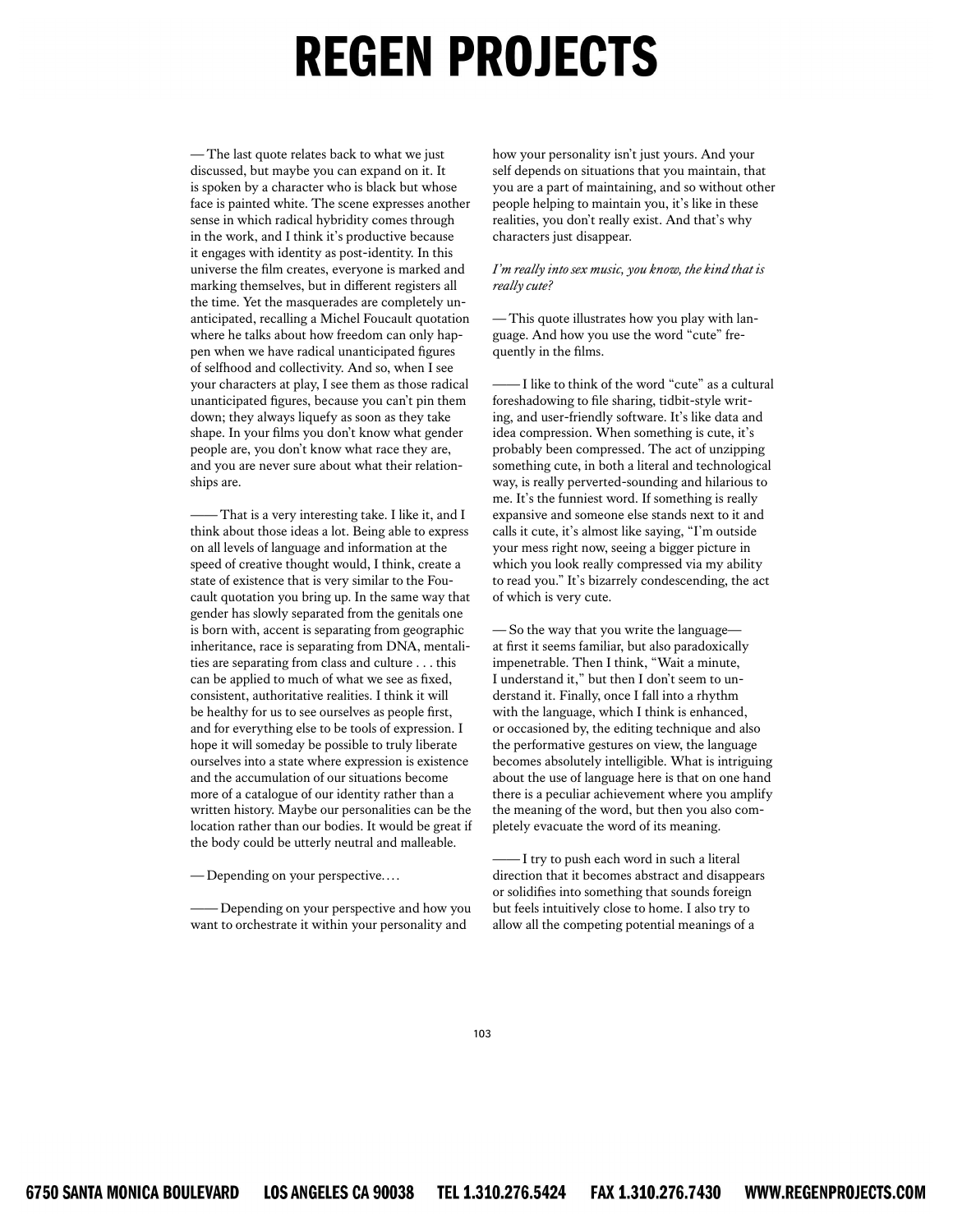he observes a concentration on distraction and how that can possibly enhance concentration and absorption rather than the apparent effect of completely dissolving meaning and knowledge. Also, when organizing content I enjoy playing games of what I think to be a kind of subjective math maybe a "substitutioning," "swapping"—almost a synthesis of possibilities expressed. An example might be attempting to make a relevant news story into a personality trait, a careerist goal into living room furniture, an accent into a hairdo, or an ideology into a body language, or designer skin tone. I think it's exciting to house content in a state that is removed yet poetically connected to the known realities of its existence so that one can feel the vibe or sensation of that content in a more direct and visceral way. When something is housed in its normal environment, I think we tend to see only the accumulation of its "text" or chatter, but not the root of its body, the thing that makes people say, "I get it."

*—* So you're taking what's already out there and you're just re-presenting it in some ways, and seeing how the viewer...

*——* Sometimes. It's not my only goal or way of working. I enjoy exploring ideas more than judging them, and often when I see something in the world that feels destructive, disturbing, or ugly, I don't necessarily see it as a bad thing, I think it's often like...

*—* It's more of a symptom, or...

Yeah, and I also think that a lot of the time, with disturbing things, actually deep down underneath them something positive is shifting, you know? Like how on reality TV shows a lot of the time people are acting like monsters, and they're really mean to each other, and no one is afraid of being embarrassed. But then I kind of think that what's happening underneath is that we are all being a lot more comfortable with full-frontal ugliness, like showing everything that's running through our heads, and sharing everything, and not being afraid to be embarrassed and in a way that's kind of a positive shift. Or maybe it's

preparing us in a kind of pre-therapy state to deal with the acceleration of interactive technologies.

*—* Rather than hiding.

But the surface of that change or this therapy can feel ugly. And so, sometimes when people watch my movies, I feel like they will say something like, "Oh my god, you're showing how ugly our culture is, just an inch underneath," and I'm like, no, I think that I'm showing, in a different way, why these things are potentially creative and positive. But at the same time, I like people reading what they read: It's their edit.

 $-$ OK, final question. I think it's productive that you make your videos available online, that the distribution of your videos is free. I know it's not the full installation experience, but I just was curious if you could talk a little bit about why you're so interested in making sure that the work gets distributed for free.

Everything I make I make through collaborations with other creatives. Work made through sharing usually wants to be shared. I think the movies are native to a multiplicity of situations. Different contexts bring out different aspects of the work and encourage different readings. Also, artists who are inspired by a diverse range of cultural hubs and mentalities should share with the worlds that inspire them. I don't think art is outside or higher than other aspects of culture, but it is special, since it potentially has no boundaries and complete freedom. It's important to mix that into the world.

#### About the Authors

Kristina Lee Podesva is Editor at Fillip.

Ryan Trecartin is a Los Angeles–based artist and filmmaker.

This interview would not have been possible without the support of Amy Kazymerchyk at VIVO Media Arts Centre, Vancouver, and Amy Zion at Emily Carr University's 2010 Speakers' Series. Transcription by Liza Eurich.